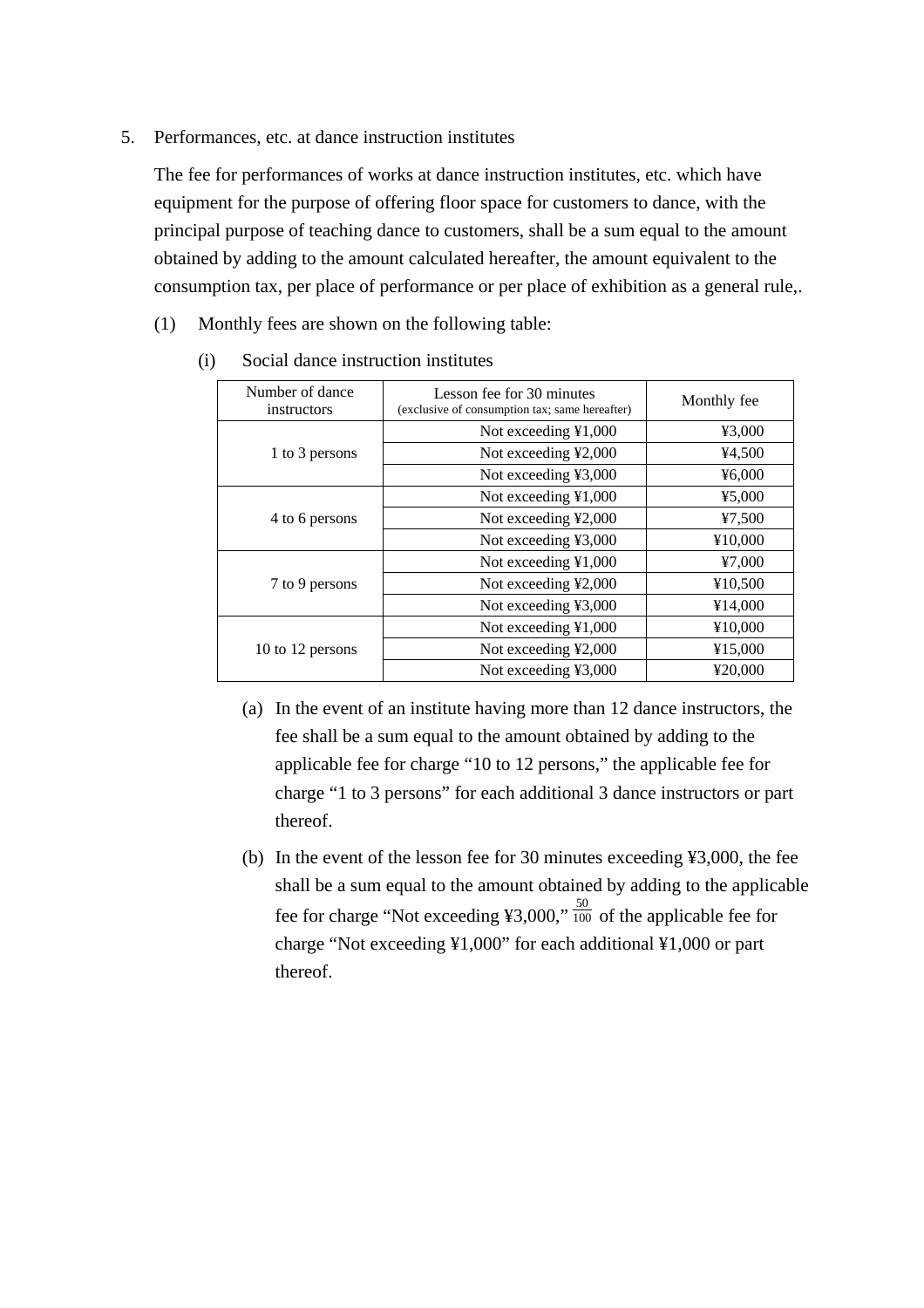| Floor space             | Lesson fee for 30 minutes      | Monthly fee |  |
|-------------------------|--------------------------------|-------------|--|
|                         | Not exceeding $\text{\&}1,000$ | 46,000      |  |
| Not exceeding 60 sq.m.  | Not exceeding ¥2,000           | ¥8,000      |  |
|                         | Not exceeding ¥3,000           | ¥9,000      |  |
| Not exceeding 120 sq.m. | Not exceeding ¥1,000           | ¥9,000      |  |
|                         | Not exceeding ¥2,000           | ¥11,000     |  |
|                         | Not exceeding ¥3,000           | ¥13,000     |  |
| Not exceeding 180 sq.m. | Not exceeding $\text{\&}1,000$ | ¥12,000     |  |
|                         | Not exceeding ¥2,000           | ¥15,000     |  |
|                         | Not exceeding ¥3,000           | ¥17,000     |  |
|                         | Not exceeding ¥1,000           | ¥15,000     |  |
| Not exceeding 240 sq.m. | Not exceeding ¥2,000           | ¥18,000     |  |
|                         | Not exceeding ¥3,000           | ¥21,000     |  |
|                         | Not exceeding ¥1,000           | ¥18,000     |  |
| Not exceeding 300 sq.m. | Not exceeding ¥2,000           | ¥22,000     |  |
|                         | Not exceeding ¥3,000           | ¥26,000     |  |

(ii) Dance instruction institutes other than those for social dancing

- (a) In the event of the floor space exceeding 300 sq.m. but not more than 900 sq.m., the fee shall be a sum equal to the amount obtained by adding to the fee for charge "Not exceeding 300 sq.m.," the fee for charge "Not exceeding 60 sq.m." for each additional 150 sq.m.
- (b) In the event of the floor space exceeding 900 sq.m., the fee shall be a sum equal to the amount obtained by adding to the fee for charge "Not exceeding 900 sq.m.," the fee for charge "Not exceeding 300 sq.m."
- (c) In the event of the lesson fee for 30 minutes exceeding ¥3,000, the fee shall be a sum equal to the amount obtained by adding to the rates for charge "Not exceeding ¥3,000,"  $\frac{20}{100}$  of the rates for charge "Not exceeding ¥1,000" for each additional ¥1,000 or part thereof.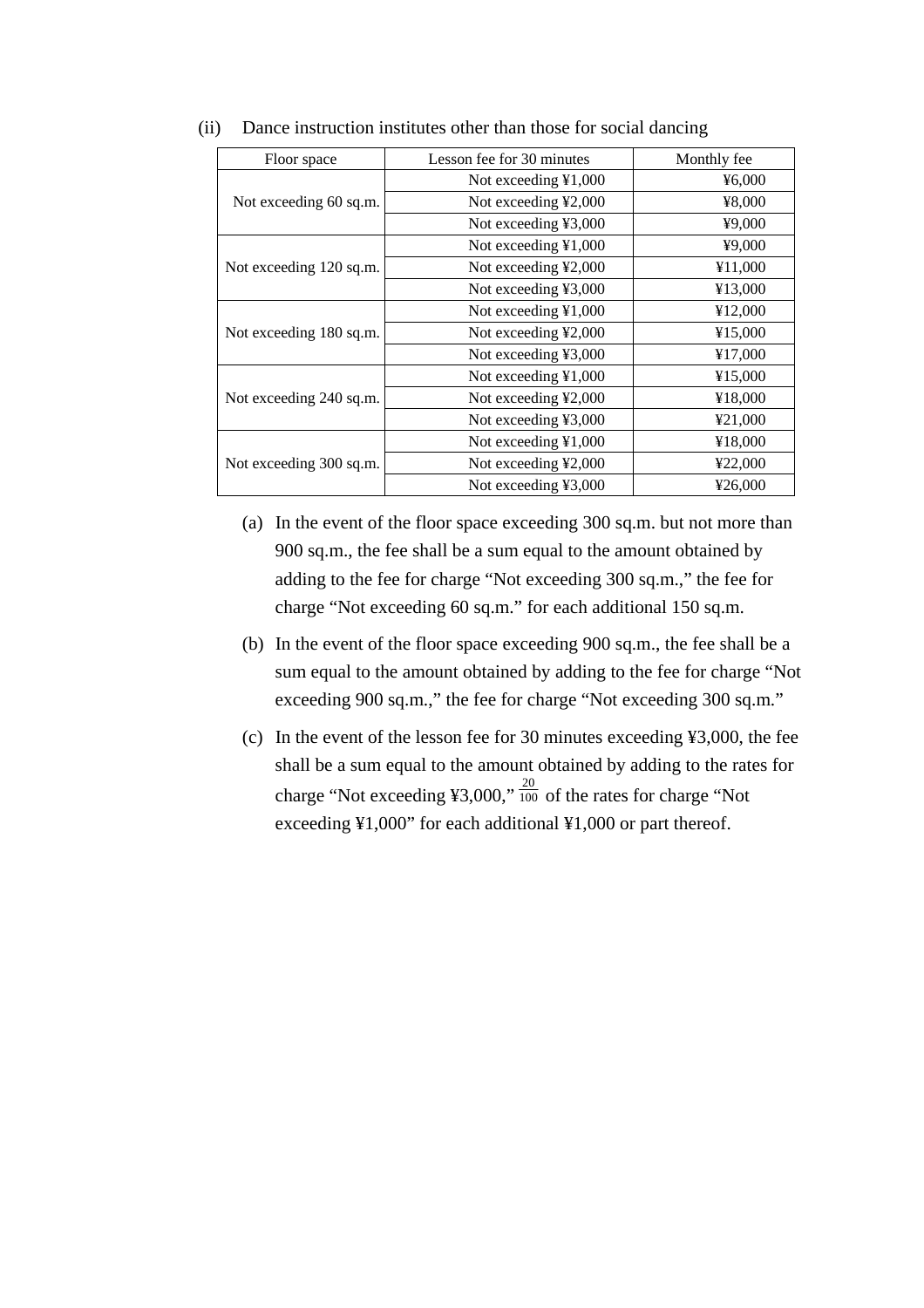(2) In the event above (1) does not apply, the fee shall be determined on a per-work and per-performance basis as follows.

| Lesson fee for<br>30 minutes<br>Floor space | Not exceeding<br>45,000 | Not exceeding<br>¥10,000 | Not exceeding<br>¥15,000 | Not exceeding<br>¥20,000 | For each<br>additional ¥5,000<br>when exceeding<br>¥20,000 |
|---------------------------------------------|-------------------------|--------------------------|--------------------------|--------------------------|------------------------------------------------------------|
| Not exceeding 60 sq.m.                      | ¥90                     | ¥110                     | ¥130                     | ¥150                     | 420                                                        |
| Not exceeding 120 sq.m.                     | ¥140                    | ¥170                     | 4200                     | 4230                     | ¥30                                                        |
| Not exceeding 180 sq.m.                     | ¥180                    | 4220                     | 4260                     | ¥290                     | ¥40                                                        |
| Not exceeding 240 sq.m.                     | 4230                    | ¥280                     | ¥330                     | ¥370                     | 450                                                        |
| Not exceeding 300 sq.m.                     | ¥270                    | ¥330                     | ¥380                     | ¥440                     | ¥60                                                        |
| Not exceeding 450 sq.m.                     | ¥360                    | ¥440                     | 4510                     | ¥580                     | ¥80                                                        |
| Not exceeding 600 sq.m.                     | ¥450                    | ¥540                     | 4630                     | ¥720                     | ¥90                                                        |
| Not exceeding 750 sq.m.                     | ¥540                    | ¥650                     | ¥760                     | ¥870                     | ¥110                                                       |
| Not exceeding 900 sq.m.                     | ¥630                    | ¥760                     | ¥890                     | ¥1,010                   | ¥130                                                       |
| Not exceeding 1,125 sq.m.                   | 4720                    | ¥870                     | ¥1,010                   | ¥1,160                   | ¥150                                                       |
| Not exceeding 1,500 sq.m.                   | ¥900                    | ¥1,080                   | ¥1,260                   | ¥1,440                   | ¥180                                                       |
| Not exceeding 2,250 sq.m.                   | ¥1,260                  | ¥1,520                   | ¥1,770                   | 42,020                   | ¥260                                                       |
| Not exceeding 3,000 sq.m.                   | ¥1,620                  | ¥1,950                   | 42,270                   | 42,600                   | ¥330                                                       |
| Exceeding 3,000 sq.m.                       | ¥1,980                  | ¥2,380                   | ¥2,780                   | 43,170                   | ¥400                                                       |

(i) The fee for a performance not exceeding 5 minutes is shown on the following table:

(ii) Notwithstanding (i) above, the fee for performances by means of legitimately recorded phonograms whose playing time does not exceed 5 minutes is shown on the following table:

| Lesson fee for<br>30 minutes<br>Floor space | Not exceeding<br>45,000 | Not exceeding<br>¥10,000 | Not exceeding<br>¥15,000 | Not exceeding<br>¥20,000 | For each<br>additional ¥5,000<br>when exceeding<br>¥20,000 |
|---------------------------------------------|-------------------------|--------------------------|--------------------------|--------------------------|------------------------------------------------------------|
| Not exceeding 60 sq.m.                      | ¥40                     | 450                      | ¥60                      | 470                      | ¥10                                                        |
| Not exceeding 120 sq.m.                     | $\frac{1}{2}60$         | ¥80                      | ¥90                      | ¥100                     | 420                                                        |
| Not exceeding 180 sq.m.                     | ¥80                     | ¥100                     | ¥120                     | ¥130                     | 420                                                        |
| Not exceeding 240 sq.m.                     | ¥90                     | ¥120                     | ¥140                     | ¥150                     | 420                                                        |
| Not exceeding 300 sq.m.                     | ¥110                    | ¥140                     | ¥160                     | ¥180                     | 430                                                        |
| Not exceeding 450 sq.m.                     | ¥150                    | ¥180                     | 4210                     | 4240                     | 430                                                        |
| Not exceeding 600 sq.m.                     | ¥180                    | 4220                     | 4260                     | 4290                     | 440                                                        |
| Not exceeding 750 sq.m.                     | 4220                    | 4270                     | 4310                     | ¥360                     | 450                                                        |
| Not exceeding 900 sq.m.                     | 4260                    | ¥320                     | ¥370                     | ¥420                     | 460                                                        |
| Not exceeding 1,125 sq.m.                   | ¥290                    | ¥350                     | ¥410                     | ¥470                     | 460                                                        |
| Not exceeding 1,500 sq.m.                   | 4360                    | ¥440                     | 4510                     | ¥580                     | ¥80                                                        |
| Not exceeding 2,250 sq.m.                   | 4510                    | ¥620                     | ¥720                     | ¥820                     | ¥110                                                       |
| Not exceeding 3,000 sq.m.                   | ¥650                    | ¥780                     | ¥910                     | ¥1,040                   | ¥130                                                       |
| Exceeding 3,000 sq.m.                       | ¥800                    | ¥960                     | ¥1,120                   | ¥1,280                   | ¥160                                                       |

(iii) Notwithstanding (i) above, the fee for showing of videograms whose playing time does not exceed 5 minutes, shall be  $\frac{60}{100}$  of the fee mentioned in (i) above.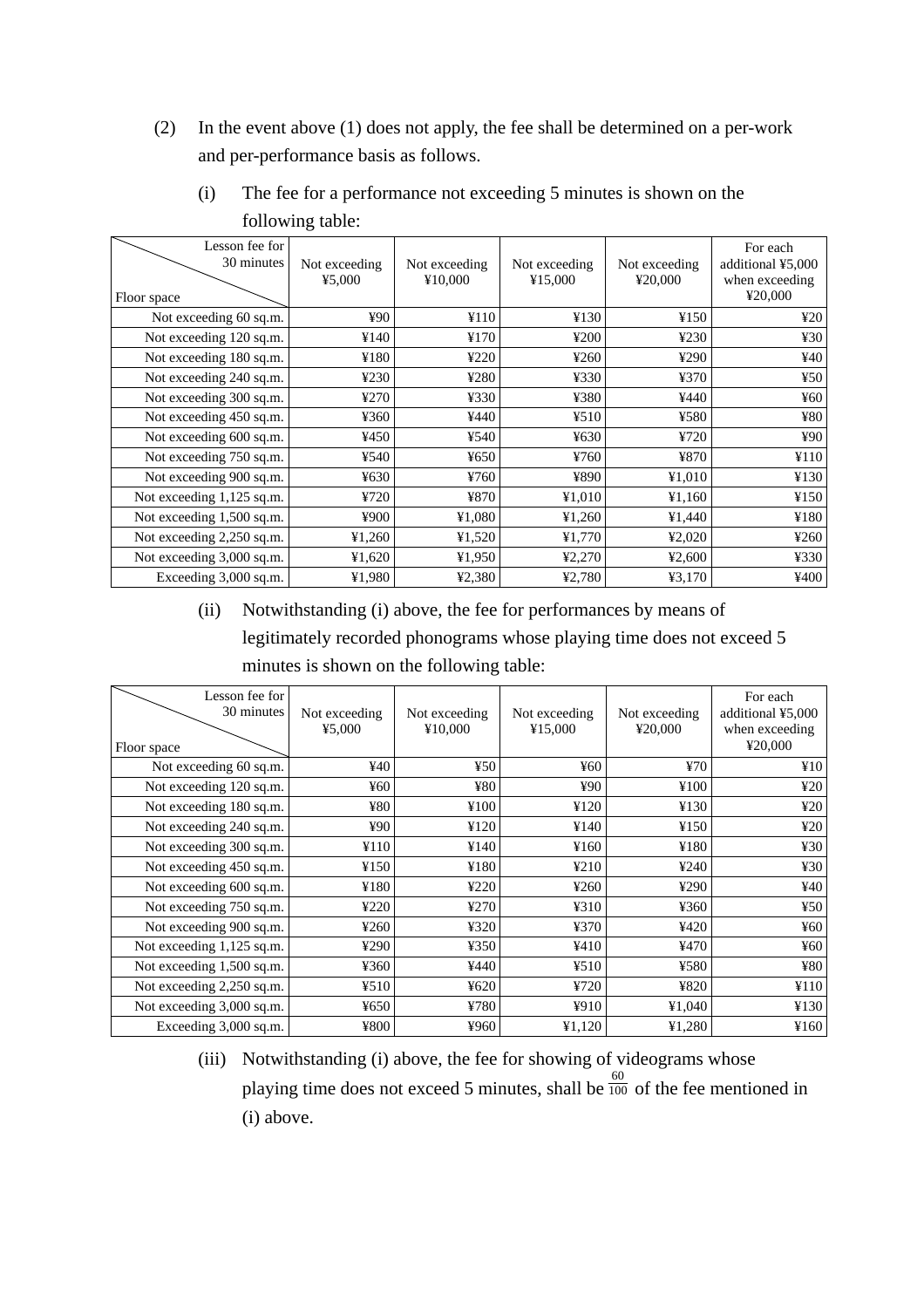(iv) The fee per work per performance whose playing time exceeds 5 minutes shall be a sum equal to the amount obtained by adding to the fee for use of a work whose playing time does not exceed 5 minutes, the same fee for each additional 5 minutes or part thereof.